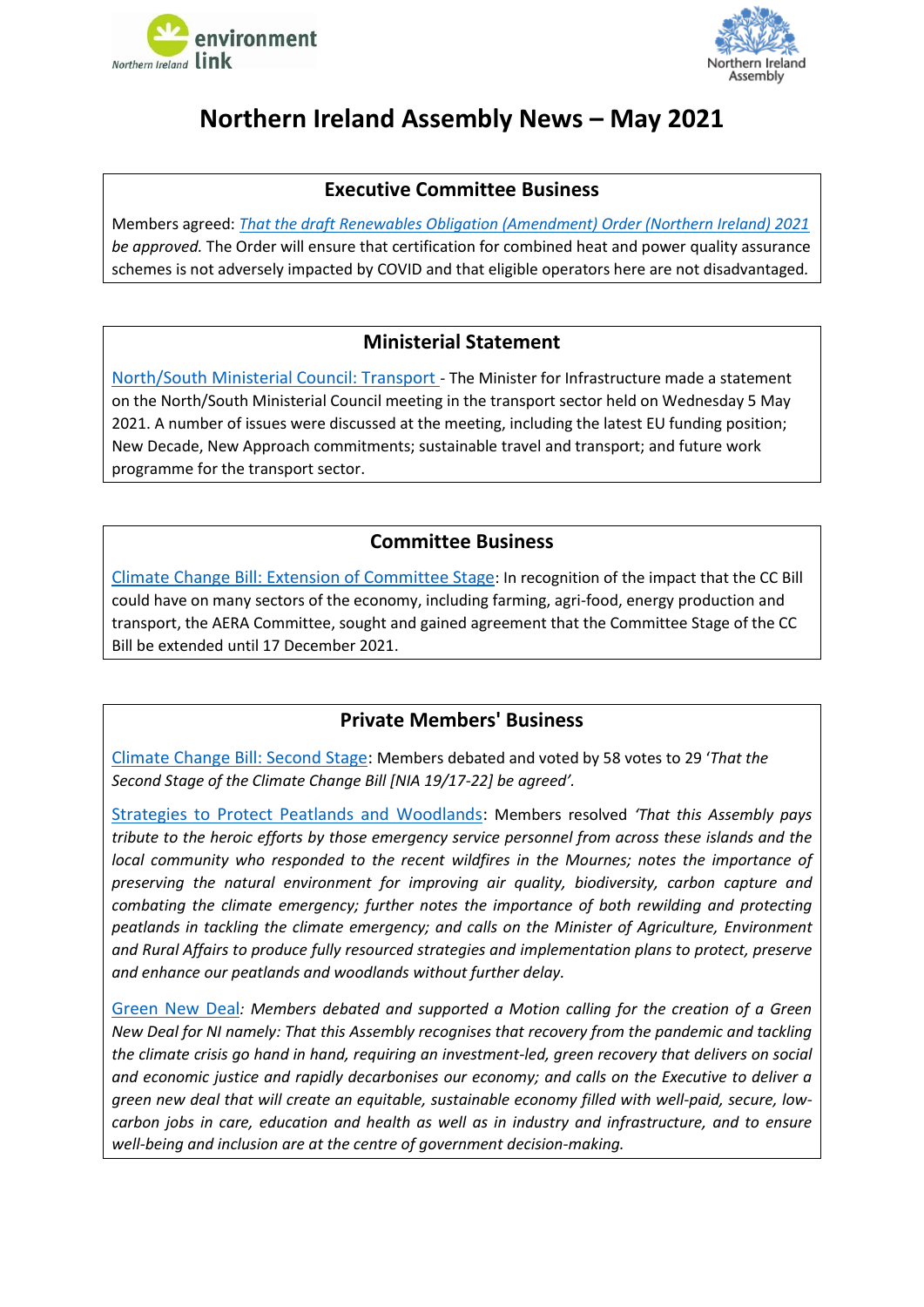



### **Answers to Written Questions Minister of Agriculture, Environment and Rural Affairs** [Horticultural Peat Ban](http://aims.niassembly.gov.uk/questions/printquestionsummary.aspx?docid=338483) [Wildlife \(NI\) Order 1985 and Tree, Hedge and Woodland Removal](http://aims.niassembly.gov.uk/questions/printquestionsummary.aspx?docid=334478) Departmental Action – [Priority Farmland Birds](http://aims.niassembly.gov.uk/questions/printquestionsummary.aspx?docid=334477) [Departmental Discussions on promoting wildlife-friendly farming techniques](http://aims.niassembly.gov.uk/questions/printquestionsummary.aspx?docid=334476) [Number of Reported Water Pollution](http://aims.niassembly.gov.uk/questions/printquestionsummary.aspx?docid=336201) Incidents [Right to Roam Policy](http://aims.niassembly.gov.uk/questions/printquestionsummary.aspx?docid=334729) [Environmentally Friendly Trawling Techniques](http://aims.niassembly.gov.uk/questions/printquestionsummary.aspx?docid=335291) [Heathland Restoration](http://aims.niassembly.gov.uk/questions/printquestionsummary.aspx?docid=336622) [Coastal Erosion -](http://aims.niassembly.gov.uk/questions/printquestionsummary.aspx?docid=336621) Update

Municipal waste sent to landfill, incinerated, [sent elsewhere for disposal or treatment](http://aims.niassembly.gov.uk/questions/printquestionsummary.aspx?docid=335857)

**Minister for Communities** [Fuel Poverty Strategy](http://aims.niassembly.gov.uk/questions/printquestionsummary.aspx?docid=336782)

**Minister for the Economy** [Community Energy Groups](http://aims.niassembly.gov.uk/questions/printquestionsummary.aspx?docid=333268) [Review periods Department's ambition of achieving 70% renewable generation by 2030](http://aims.niassembly.gov.uk/questions/printquestionsummary.aspx?docid=332668)

#### **Minister of Finance**

Funding Gap - [Closure of PEACE IV and opening of PEACE PLUS](http://aims.niassembly.gov.uk/questions/printquestionsummary.aspx?docid=338138)

#### **Minister for Infrastructure**

[York Street Interchange and Carbon Emissions Reduction Commitment](http://aims.niassembly.gov.uk/questions/printquestionsummary.aspx?docid=335014) [Departmental Cycle Unit's Assessment of Urban Shared Footways](http://aims.niassembly.gov.uk/questions/printquestionsummary.aspx?docid=335010) [Verge cutting program and 'Don't Mow, Let It Grow' policy](http://aims.niassembly.gov.uk/questions/printquestionsummary.aspx?docid=334750) Review - [Renewable Energy Planning](http://aims.niassembly.gov.uk/questions/printquestionsummary.aspx?docid=335063) [Sustainable Development in the Countryside](http://aims.niassembly.gov.uk/questions/printquestionsummary.aspx?docid=335798)

[Back to Top](#page-0-0)

#### **Oral Answers to Questions**

#### **Minister of Agriculture, Environment & Rural Affairs**

[TB Eradication Strategy](http://aims.niassembly.gov.uk/officialreport/report.aspx?&eveDate=2021-05-04&docID=335376#AQO%201977/17-22) [Recreational Angling: Lower Bann](http://aims.niassembly.gov.uk/officialreport/report.aspx?&eveDate=2021-05-04&docID=335376#AQO%201982/17-22) [Alternative Climate Change Bill](http://aims.niassembly.gov.uk/officialreport/report.aspx?&eveDate=2021/05/25&docID=338424#3471764) [Support for Biodiversity and 30 x 30 Target](http://aims.niassembly.gov.uk/officialreport/report.aspx?&eveDate=2021/05/25&docID=338424#3471764)

**Minister for the Economy**

Update - [Economic Recovery Action](http://aims.niassembly.gov.uk/officialreport/report.aspx?&eveDate=2021-05-10&docID=336439#AQO%202006/17-22) Plan

**Minister of Finance**

[Shared Prosperity Fund: Update](http://aims.niassembly.gov.uk/officialreport/report.aspx?&eveDate=2021-05-17&docID=337442#AQO%202049/17-22)

#### **Minister for Infrastructure**

[Departmental Action to Address](http://aims.niassembly.gov.uk/officialreport/report.aspx?&eveDate=2021-05-24&docID=338423#AQO%202077/17-22) Climate Change [Resource Budget](http://aims.niassembly.gov.uk/officialreport/report.aspx?&eveDate=2021-05-24&docID=338423#AQO%202079/17-22) – Active Travel